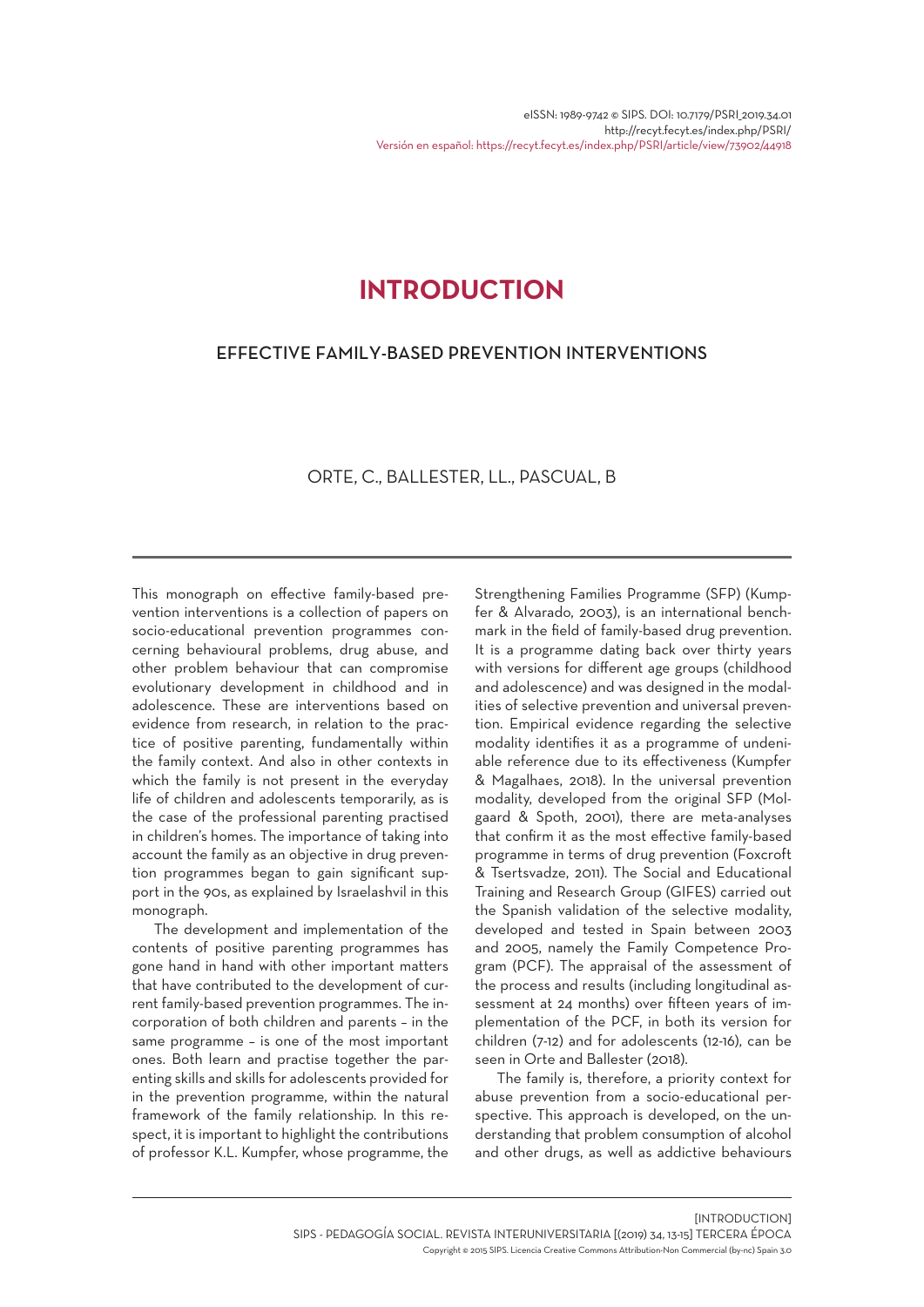in childhood and adolescence, can also be considered a family problem and, as such, the goal must be family empowerment (Kumpfer, Alvarado & Whiteside, 2003; Orte, Ballester, March, 2013). Specifically, family relationships, positive parenting, emotional communication skills, focus on the future, parental supervision, positive affective interactions, and training in parenting skills appear to be important components in effective family-based prevention interventions (Fosco, et al.; 2012; Foxcroft & Tsertsvadze, 2011; Wyatt Kaminski, Valle, Filene & Boyle, 2008; Van-Ryzin et al.; 2016; Vermeulen-Smit et al.; 2015; Valero et al.; 2017).

It is along these lines that institutions of international reference in the field of prevention such as the United Nations Office on Drugs and Crime (UNODC) recommend the implementation of recruitment programmes aimed at the family for the prevention of drug abuse'. With regard to this matter, in the implementation of family competence programs it is important for interventions to provide a detailed list of the contents and procedures, to perform a systematic assessment of the processes and results, and to ensure specific, adequate training of the trainers (Kumpfer & Alvarado, 2003; Orte, Ballester & March, 2013). The first paper in this monograph explains a universal prevention programme and its effects. In the article entitled, *Prevención universal. Evaluación de los efectos del programa de competencia familiar universal en centros educativos de primaria y secundaria (PCF-U, 11-14)* [Universal prevention. Assessment of the effects of the universal family competence program in primary and secondary schools], a presentation is made of the process and results of the validation phase of the Universal Family Competence Program (PCF-U 11-14), which is evidence-based and applicable in educational contexts (primary and secondary schools).

Throughout these years of research and implementation of evidence-based family-based drug prevention programmes, different issues have arisen that must be taken into account in order to improve their effectiveness and efficiency. Some of the most important ones can be found in this monograph and one of them is train-the-trainers as a basic resource that enables recruitment and motivation of families, their active participation, and retention in the programme.

Training of professionals is a necessary condition for the application of a family-based prevention programme. We refer to both specialised training in issues related to the prevention of substance abuse<sup>2</sup>, and to prior training in the contents of the specific programme to be applied. This training is fundamental in order to grasp and apply the

preventive programme in the family context. The second article in the monograph explores the following component of prevention programmes: the professional profiles and competences of the trainers. In the paper entitled, *La formación para la prevención en el* ámbito *socioeducativo: un análisis de los perfiles profesionales* [Training for prevention in the socio-educational field: an analysis of professional profiles], a presentation is made of a research study that aims to define the professional profiles of trainers in the Family Competence Program (PCF). Since it is an Evidence-Based Programme (EBP), professionals need to address the components and apply them adequately, maintain motivation, and encourage the participation of the families. The aim of the study is to assess what levels of competences the professionals who apply the (PCF) have, especially with regard to intrapersonal and interpersonal areas.

Other questions that we propose for the improvement of the effectiveness of the intervention are the following: How to improve family participation? How to achieve a balance between the generic principles of positive parenting and the forms of adaptation and implementation? What is the most appropriate time for the participation of parents in the drug abuse preventive process in young boys, girls, and youths? These are some of the issues dealt with in the third article in the monograph entitled, *Parentalidad y prevención de consumo de drogas: Estado de la cuestión y retos de future* [Parenting and prevention of drug abuse: current status and future challenges]*.*

The challenge of family engagement leads us to propose the most appropriate strategies in order to foment parents' participation. In fact, one of the main difficulties in evidence-based family interventions is that of achieving participation. The two next papers in the monograph go further into this difficulty, one of them in relation to family-based prevention programmes, and the other from the perspective of educational centres. In the article entitled, *Una revisión sistemática de la participación en los programas de prevención familia* [A systematic review of participation in family-based prevention programmes], an analysis is conducted of the predictive factors of parental participation and the strategies for improving participation in parental prevention programmes. The most effective strategies identified include the use of different extrinsic incentives, adjustment of the expectations and motivations of parents during the intervention, as well as the role of the trainer. Meanwhile, the next article, *El entorno del proceso de implicación familiar: bases empíricas para el diseño de un programa de intervención* [The setting of the family involvement process: